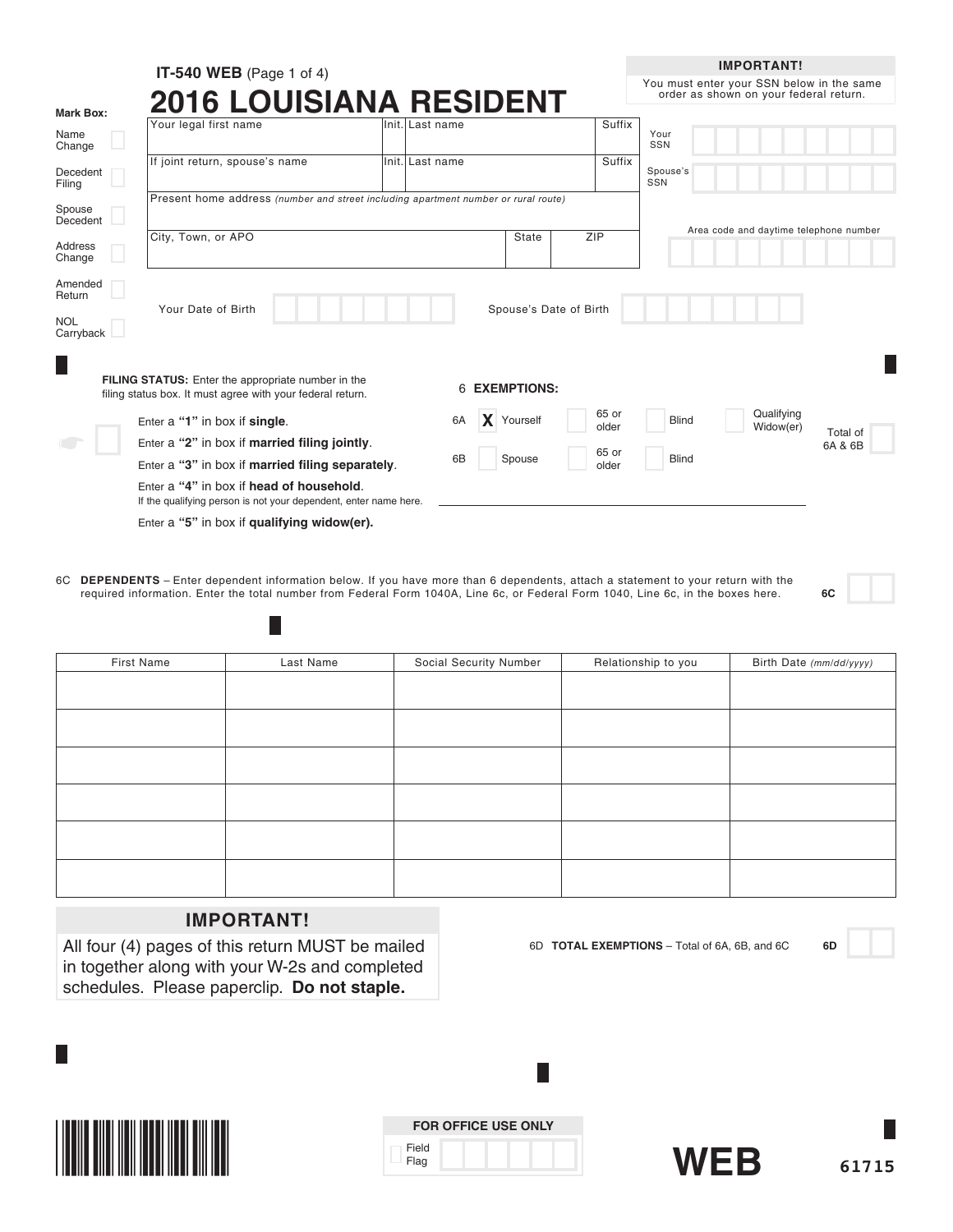$\Box$ 

П

Enter your Social Security Number.

|                | If you are not required to file a federal<br>return, indicate wages here.                                                                                                                                                                                                                                                             | Mark this box and enter zero "0" on Line 24.         |
|----------------|---------------------------------------------------------------------------------------------------------------------------------------------------------------------------------------------------------------------------------------------------------------------------------------------------------------------------------------|------------------------------------------------------|
| $\overline{7}$ | From Louisiana<br>FEDERAL ADJUSTED GROSS INCOME - If your Federal Adjusted<br>Schedule E,<br>Gross Income is less than zero, enter "0."<br>attached                                                                                                                                                                                   | 7                                                    |
|                | If you did not itemize your deductions on your federal return, leave Lines 8A, 8B, and 8C blank and go to Line 9.                                                                                                                                                                                                                     |                                                      |
| 8A             | FEDERAL ITEMIZED DEDUCTIONS                                                                                                                                                                                                                                                                                                           | <b>8A</b>                                            |
| 8B             | FEDERAL STANDARD DEDUCTION                                                                                                                                                                                                                                                                                                            | 8Β                                                   |
| 8C             | EXCESS FEDERAL ITEMIZED DEDUCTIONS - Subtract Line 8B from Line 8A.                                                                                                                                                                                                                                                                   | 8C                                                   |
| 9              | FEDERAL INCOME TAX – If your federal income tax has been decreased by a federal<br>disaster credit allowed by IRS, mark the box. See instructions for Schedule H.                                                                                                                                                                     | 9                                                    |
| 10             | YOUR LOUISIANA TAX TABLE INCOME - Subtract Lines 8C and 9 from Line 7. If less than zero,<br>enter "0." Use this figure to find your tax in the tax tables.                                                                                                                                                                           | 10                                                   |
| 11             | YOUR LOUISIANA INCOME TAX - Enter the amount from the tax table that corresponds with your filing<br>status.                                                                                                                                                                                                                          | 11                                                   |
| -12            | Number of qualifying dependents<br>EDUCATION CREDIT - See instructions, page 2.                                                                                                                                                                                                                                                       | 12                                                   |
| 13             | OTHER NONREFUNDABLE PRIORITY 1 CREDITS - From Schedule C, Line 9                                                                                                                                                                                                                                                                      | 13                                                   |
| 14             | TAX LIABILITY AFTER NONREFUNDABLE PRIORITY 1 CREDITS - Subtract Lines 12 and 13 from<br>Line 11.                                                                                                                                                                                                                                      | 14                                                   |
| 15<br>15A      | 2016 LOUISIANA REFUNDABLE CHILD CARE CREDIT - Your Federal Adjusted Gross Income<br>must be EQUAL TO OR LESS THAN \$25,000 to claim the credit on this line. See instructions, page<br>14, and Refundable Child Care Credit Worksheet.<br>Enter the qualified expense amount from the Refundable Child Care Credit Worksheet, Line 3. | 15<br>15A                                            |
| 15B            | Enter the amount from the Refundable Child Care Credit Worksheet, Line 6.                                                                                                                                                                                                                                                             | 15B                                                  |
| 16             | 2016 LOUISIANA REFUNDABLE SCHOOL READINESS CREDIT - Your Federal Adjusted Gross<br>Income must be EQUAL TO OR LESS THAN \$25,000 to claim the credit on this line. See<br>Refundable School Readiness Credit Worksheet.<br>5<br>3<br>$\overline{2}$<br>4                                                                              | 16                                                   |
| 17             | EARNED INCOME CREDIT – See Louisiana Earned Income Credit (LA EIC) Worksheet, Line 3.                                                                                                                                                                                                                                                 | 17                                                   |
| 18             | 18A<br>LOUISIANA CITIZENS INSURANCE CREDIT<br>00<br>See instructions, page 3.                                                                                                                                                                                                                                                         | 18                                                   |
| 19             | OTHER REFUNDABLE PRIORITY 2 CREDITS - From Schedule F, Line 10                                                                                                                                                                                                                                                                        | 19                                                   |
| 20             | TOTAL REFUNDABLE PRIORITY 2 CREDITS - Add Lines 15, and 16 through 19. Do not include<br>amounts on Lines 15A, 15B and 18A.                                                                                                                                                                                                           | 20                                                   |
|                |                                                                                                                                                                                                                                                                                                                                       |                                                      |
| 21             | TAX LIABILITY AFTER REFUNDABLE PRIORITY 2 CREDITS - See instructions, page 3.                                                                                                                                                                                                                                                         | 21                                                   |
| 22             | OVERPAYMENT AFTER REFUNDABLE PRIORITY 2 CREDITS - See instructions, page 3.                                                                                                                                                                                                                                                           | 22                                                   |
| 23             | NONREFUNDABLE PRIORITY 3 CREDITS - From Schedule J, Line 16                                                                                                                                                                                                                                                                           | 23                                                   |
|                | Enter the first 4 characters of your<br>last name in these boxes.                                                                                                                                                                                                                                                                     | <b>CONTINUE ON NEXT PAGE.</b><br><b>WEB</b><br>61716 |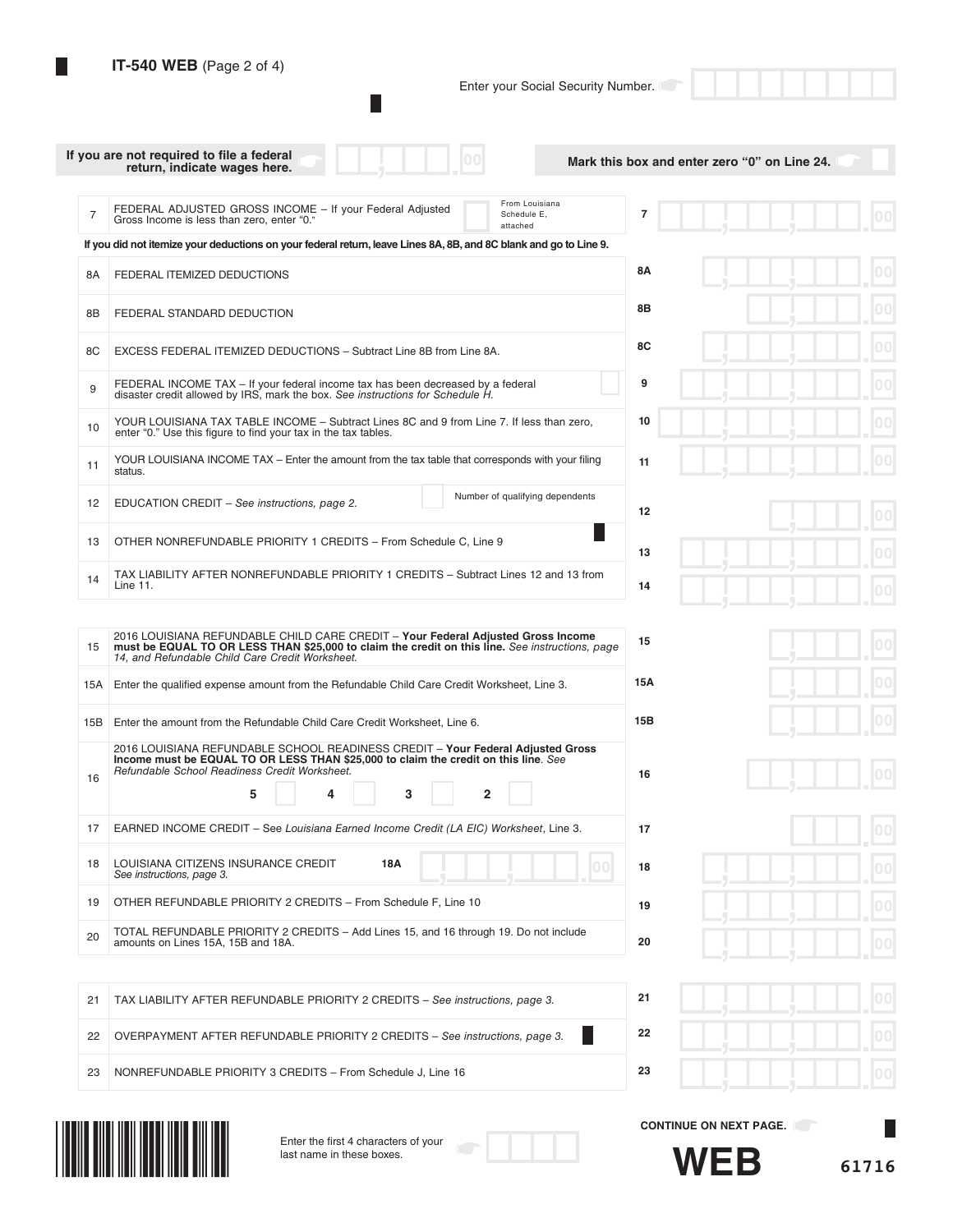# **IT-540 WEB** (Page 3 of 4)

Enter your Social Security Number.

П

|            | 24  | ADJUSTED LOUISIANA INCOME TAX - Subtract Line 23 from Line 21. If the result is less than zero, or you<br>are not required to file a federal return, enter zero "0."                                     | 24<br>00                                      |  |
|------------|-----|----------------------------------------------------------------------------------------------------------------------------------------------------------------------------------------------------------|-----------------------------------------------|--|
|            | 25A | CONSUMER USE TAX for purchases before April 1, 2016<br>No use tax due.                                                                                                                                   | 25A                                           |  |
|            | 25B | Amount from the Consumer Use<br>CONSUMER USE TAX for purchases on or after April 1, 2016<br>Tax Worksheet.                                                                                               | 25B                                           |  |
|            | 26  | TOTAL INCOME TAX AND CONSUMER USE TAX - Add Lines 24, 25A and 25B.                                                                                                                                       | 26                                            |  |
|            |     |                                                                                                                                                                                                          |                                               |  |
|            | 27  | OVERPAYMENT AFTER REFUNDABLE PRIORITY 2 CREDITS - Enter the amount from Line 22.                                                                                                                         | 27                                            |  |
|            | 28  | REFUNDABLE PRIORITY 4 CREDITS - From Schedule I, Line 6                                                                                                                                                  | 28                                            |  |
|            |     |                                                                                                                                                                                                          |                                               |  |
|            | 29  | AMOUNT OF LOUISIANA TAX WITHHELD FOR 2016 - Attach Forms W-2 and 1099.                                                                                                                                   | 29                                            |  |
|            | 30  | AMOUNT OF CREDIT CARRIED FORWARD FROM 2015                                                                                                                                                               | 30                                            |  |
| PAYMENTS   | 31  | AMOUNT OF ESTIMATED PAYMENTS MADE FOR 2016                                                                                                                                                               | 31                                            |  |
|            | 32  | AMOUNT PAID WITH EXTENSION REQUEST                                                                                                                                                                       | 00<br>32                                      |  |
|            |     |                                                                                                                                                                                                          |                                               |  |
|            | 33  | TOTAL REFUNDABLE TAX CREDITS AND PAYMENTS - Add Lines 27 through 32.                                                                                                                                     | 00<br>33                                      |  |
|            | 34  | OVERPAYMENT - If Line 33 is greater than Line 26, subtract Line 26 from Line 33. Your overpayment may<br>be reduced by the Underpayment of Estimated Tax Penalty. Otherwise, go to Line 41.              | 34                                            |  |
|            | 35  | UNDERPAYMENT PENALTY – See instructions for Underpayment Penalty, page 13, and Form<br>R-210R. If you are a farmer, check the box.                                                                       | 35                                            |  |
|            | 36  | <b>ADJUSTED OVERPAYMENT</b> – If Line 34 is greater than Line 35, subtract Line 35 from Line 34. If Line 35 is<br>greater than Line 34, subtract Line 34 from Line 35, and enter the balance on Line 41. | 00<br>36                                      |  |
|            | 37  | TOTAL DONATIONS - From Schedule D, Line 24                                                                                                                                                               | 37                                            |  |
|            |     |                                                                                                                                                                                                          |                                               |  |
|            | 38  | SUBTOTAL – Subtract Line 37 from Line 36. This amount of overpayment is available for credit or refund.                                                                                                  | 38                                            |  |
|            | 39  | <b>CREDIT</b><br>AMOUNT OF LINE 38 TO BE CREDITED TO 2017 INCOME TAX                                                                                                                                     | 39                                            |  |
|            |     | AMOUNT TO BE REFUNDED – Subtract Line 39 from Line 38. If mailing to LDR, use Address 2 on the next page.                                                                                                |                                               |  |
|            | 40  | Enter a "2" in box if you want to receive your refund by paper check.<br><b>REFUND</b><br>Enter a "3" in box if you want to receive your refund by direct deposit. Complete                              | 40                                            |  |
| REFUND DUE |     | information below. If information is unreadable, you are filing for the first time, or if<br>you do not make a refund selection, you will receive your refund by paper check.                            |                                               |  |
|            |     | <b>DIRECT DEPOSIT INFORMATION</b>                                                                                                                                                                        |                                               |  |
|            |     | Will this refund be forwarded to a financial<br>Savings<br>Type:<br>Checking<br>institution located outside the United States?                                                                           | No<br>Yes                                     |  |
|            |     | Routing<br>Account<br>Number<br>Number                                                                                                                                                                   |                                               |  |
|            |     |                                                                                                                                                                                                          |                                               |  |
|            |     |                                                                                                                                                                                                          | <b>COMPLETE AND SIGN RETURN ON NEXT PAGE.</b> |  |
|            |     |                                                                                                                                                                                                          |                                               |  |
|            |     |                                                                                                                                                                                                          |                                               |  |
|            |     | Enter the first 4 characters of your<br>last name in these boxes.                                                                                                                                        | <b>WEB</b><br>61717                           |  |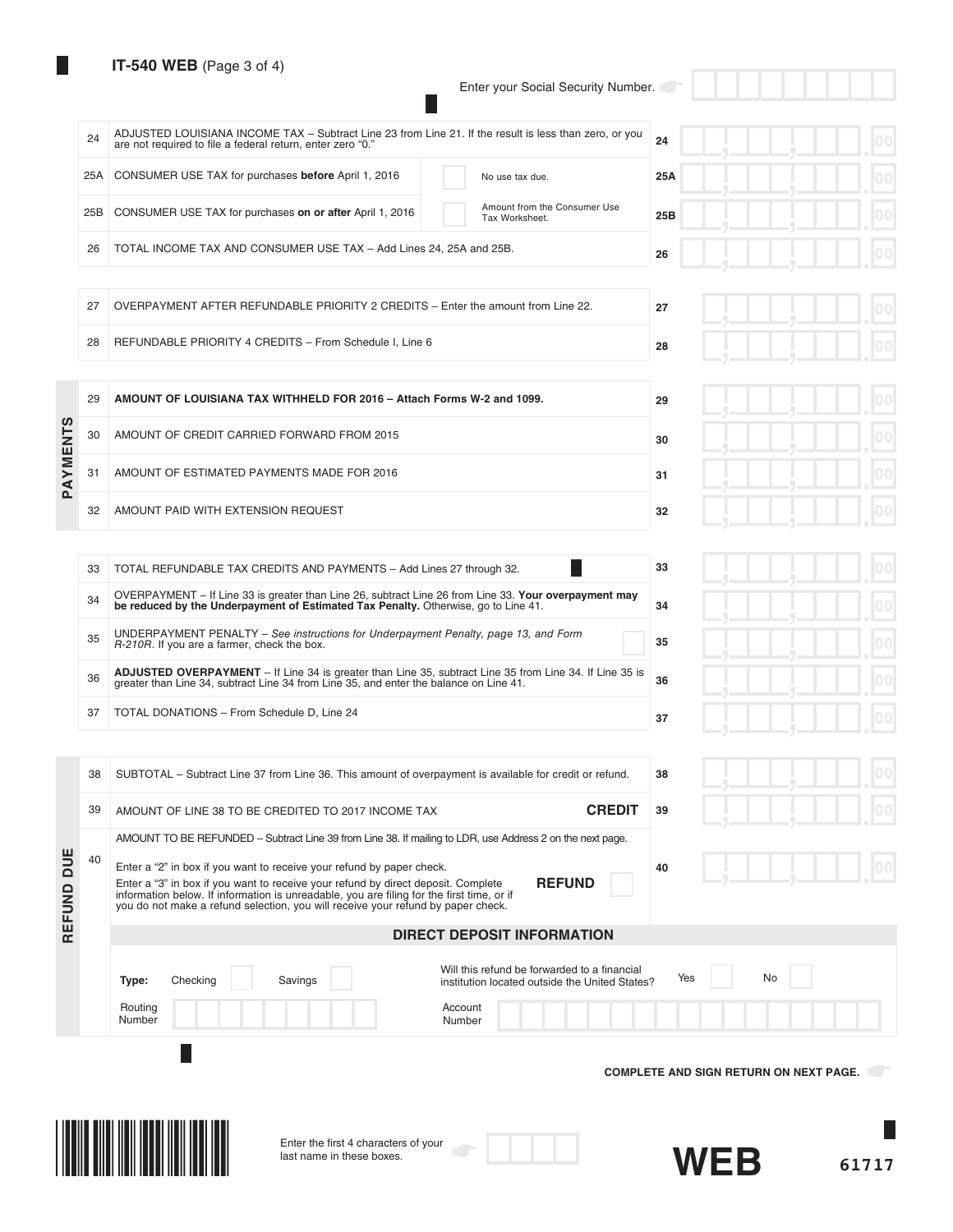|           | 41 | AMOUNT YOU OWE - If Line 26 is greater than Line 33, subtract Line 33 from Line 26.                                                                                                       | 41 |  |
|-----------|----|-------------------------------------------------------------------------------------------------------------------------------------------------------------------------------------------|----|--|
|           | 42 | ADDITIONAL DONATION TO THE MILITARY FAMILY ASSISTANCE FUND                                                                                                                                | 42 |  |
|           | 43 | ADDITIONAL DONATION TO THE COASTAL PROTECTION AND RESTORATION FUND                                                                                                                        | 43 |  |
| LOUISIANA | 44 | ADDITIONAL DONATION TO LOUISIANA FOOD BANK ASSOCIATION                                                                                                                                    | 44 |  |
| DUE       | 45 | INTEREST – From the Interest Calculation Worksheet, page 13, Line 5.                                                                                                                      | 45 |  |
|           | 46 | DELINQUENT FILING PENALTY – From the Delinguent Filing Penalty Calculation Worksheet, page 13, Line 7.                                                                                    | 46 |  |
| AMOUNTS   | 47 | DELINQUENT PAYMENT PENALTY - From Delinguent Payment Penalty Calculation Worksheet, page 13, Line 7.                                                                                      | 47 |  |
|           | 48 | UNDERPAYMENT PENALTY – See instructions for Underpayment Penalty, page 13, and<br>Form R-210R. If you are a farmer, check the box.                                                        | 48 |  |
|           | 49 | BALANCE DUE LOUISIANA - Add Lines 41 through 48.<br><b>PAY THIS AMOUNT.</b><br>If mailing to LDR, use address 1 below. For electronic payment<br>options, see page 1 of the instructions. | 49 |  |

**DO NOT SEND CASH.**

# **IMPORTANT!**

All four (4) pages of this return MUST be mailed in together along with your W-2s and completed schedules. Please paperclip. **Do not staple.**

I declare that I have examined this return, and to the best of my knowledge, it is true and complete. Declaration of paid preparer is based on all available information. If I made a contribution to the START Savings Program, I consent that my Social Security Number may be given to the Louisiana Office of Student Financial Assistance to properly identify the<br>START Savings Program account holder. If mar

| Your Signature                                          | Date | Signature of paid preparer other than taxpayer |      |
|---------------------------------------------------------|------|------------------------------------------------|------|
|                                                         |      |                                                |      |
| Spouse's Signature (If filing jointly, both must sign.) | Date | Telephone number of paid preparer              | Date |
|                                                         |      |                                                |      |

| Enter the first 4 characters of your<br>last name in these boxes.         |                        |   |                                                                                                                                  |                                                                                         |       |
|---------------------------------------------------------------------------|------------------------|---|----------------------------------------------------------------------------------------------------------------------------------|-----------------------------------------------------------------------------------------|-------|
| т.,<br>Individual Income Tax Return<br>Calendar year return due 5/15/2017 | ∼<br>ဖာ<br>w<br>Φ<br>∼ |   | <b>Mail Balance Due Return with Payment</b><br>TO: Department of Revenue<br>P. O. Box 3550<br>Baton Rouge, LA 70821-3550         | Social Security Number, PTIN, or<br>FEIN of paid preparer<br><b>SPEC</b><br><b>CODE</b> |       |
|                                                                           | ਠ<br>ਠ<br>⋖<br>ىب      | G | <b>Mail All Other Individual Income Tax Returns</b><br>TO: Department of Revenue<br>P. O. Box 3440<br>Baton Rouge, LA 70821-3440 | WFR                                                                                     | 61718 |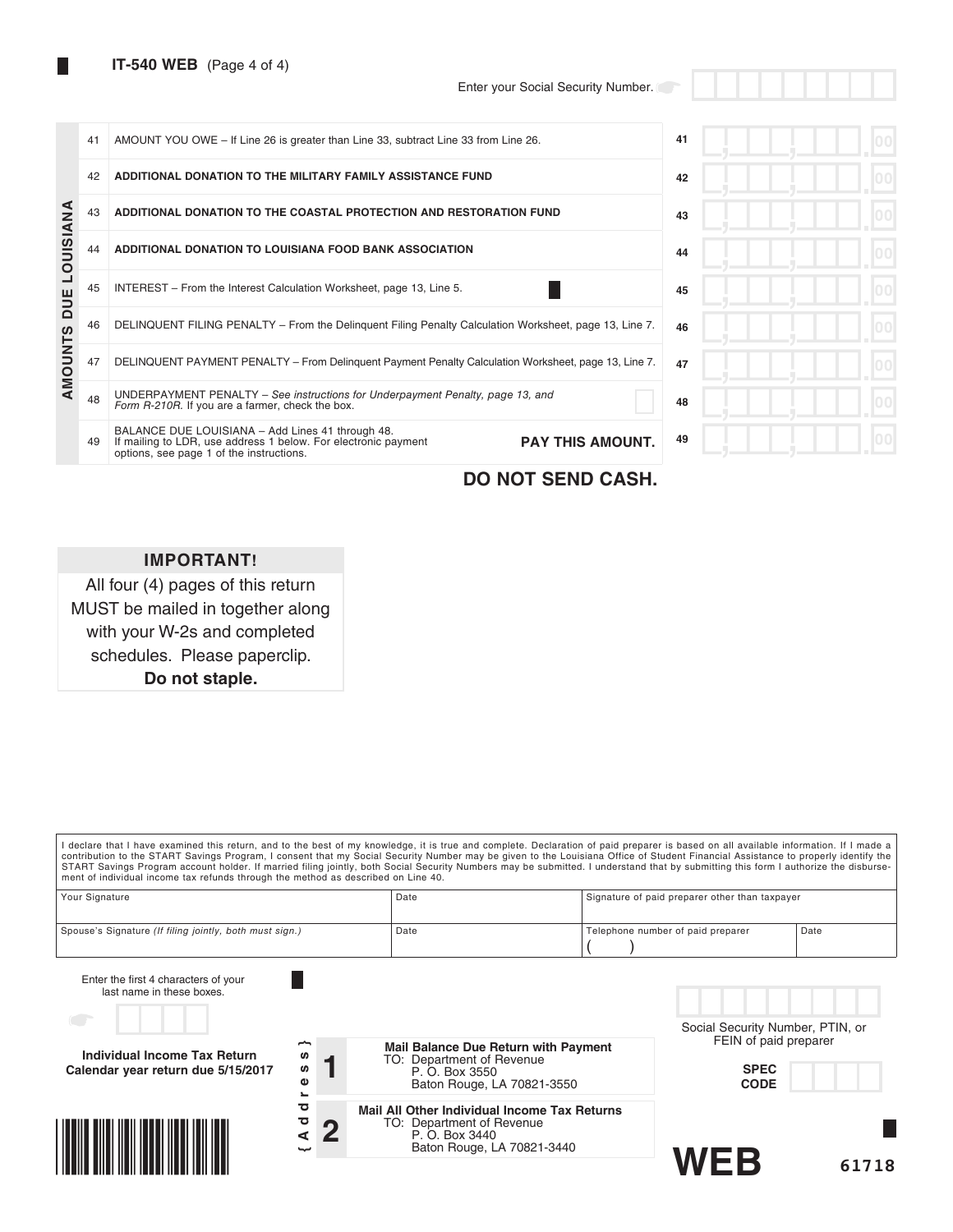Enter your Social Security Number.

## **SCHEDULE C** – 2016 NONREFUNDABLE PRIORITY 1 CREDITS

|                |                                                                                                 | submitted with this schedule.                                                                                 |      | CREDIT FOR TAX LIABILITIES PAID TO OTHER STATES - A copy of the return filed with the other states must be |                           |              |  |                                                                                                                |    |  |  |
|----------------|-------------------------------------------------------------------------------------------------|---------------------------------------------------------------------------------------------------------------|------|------------------------------------------------------------------------------------------------------------|---------------------------|--------------|--|----------------------------------------------------------------------------------------------------------------|----|--|--|
|                | Enter the total of Net Tax Liability Paid to Other States from Form R-10606.<br>1A              |                                                                                                               |      |                                                                                                            |                           |              |  |                                                                                                                |    |  |  |
|                | 1B                                                                                              | Enter the Credit for Taxes Paid to Other States from Form R-10606.                                            |      |                                                                                                            |                           |              |  |                                                                                                                | 1B |  |  |
| $\overline{2}$ |                                                                                                 | See instructions on page 4 for definitions of these disabilities.                                             |      |                                                                                                            |                           |              |  | CREDIT FOR CERTAIN DISABILITIES - Mark an "X" in the appropriate boxes. Only one credit is allowed per person. |    |  |  |
|                |                                                                                                 | 2A Yourself                                                                                                   | Deaf | Loss of<br>Limb                                                                                            | Mentally<br>Incapacitated | <b>Blind</b> |  | Enter the total number of qualifying<br>2D individuals. Only one credit is allowed<br>per person.              | 2D |  |  |
|                | 2B                                                                                              | Spouse                                                                                                        |      |                                                                                                            |                           |              |  | 2E Multiply Line 2D by \$72.                                                                                   | 2E |  |  |
|                | 2C                                                                                              | Dependent *                                                                                                   |      |                                                                                                            |                           |              |  |                                                                                                                |    |  |  |
|                | $\star$                                                                                         | List dependent names here. >                                                                                  |      |                                                                                                            |                           |              |  |                                                                                                                |    |  |  |
| 3              |                                                                                                 | CREDIT FOR CONTRIBUTIONS TO EDUCATIONAL INSTITUTIONS                                                          |      |                                                                                                            |                           |              |  |                                                                                                                |    |  |  |
|                | Enter the value of computer or other technological equipment donated. Attach Form R-3400.<br>3A |                                                                                                               |      |                                                                                                            |                           |              |  |                                                                                                                | 3A |  |  |
|                | ЗB                                                                                              | Multiply Line 3A by 29 percent. Round to the nearest dollar.                                                  |      |                                                                                                            |                           |              |  |                                                                                                                | 3B |  |  |
| 4              |                                                                                                 | CREDIT FOR CERTAIN FEDERAL TAX CREDITS                                                                        |      |                                                                                                            |                           |              |  |                                                                                                                |    |  |  |
|                | 4A                                                                                              | Enter the amount of eligible federal credits.                                                                 |      |                                                                                                            |                           |              |  |                                                                                                                |    |  |  |
|                | 4B                                                                                              | Multiply Line 4A by 7.2 percent. Enter the result or \$18, whichever is less. This credit is limited to \$18. |      | 4B                                                                                                         |                           |              |  |                                                                                                                |    |  |  |

## **Additional Nonrefundable Priority 1 Credits**

Enter credit description and associated code, along with the dollar amount of credit claimed. *See instructions beginning on page 4.*

|   | <b>Credit Description</b>                                                                                                             | <b>Credit Code</b> | <b>Amount of Credit Claimed</b> |  |
|---|---------------------------------------------------------------------------------------------------------------------------------------|--------------------|---------------------------------|--|
| 5 |                                                                                                                                       | 5                  |                                 |  |
| 6 |                                                                                                                                       | 6                  |                                 |  |
|   |                                                                                                                                       |                    |                                 |  |
| 8 |                                                                                                                                       | 8                  |                                 |  |
| 9 | TOTAL NONREFUNDABLE PRIORITY 1 CREDITS - Add Lines 1B, 2E, 3B, 4B and 5 through<br>8. Also, enter this amount on Form IT-540 Line 13. | 9                  |                                 |  |
|   |                                                                                                                                       |                    |                                 |  |

| <b>Description</b>           | Code | <b>Description</b>        | Code | <b>Description</b>           | Code | <b>Description</b>                 | Code |
|------------------------------|------|---------------------------|------|------------------------------|------|------------------------------------|------|
| Premium Tax                  | 100  | <b>Bone Marrow</b>        | 120  | Nonviolent Offenders         | 140  | Debt Issuance                      | 155  |
| Commercial Fishing           | 105  | Law Enforcement Education | 125  | Owner of Newly Constructed   | 145  | Donations of Materials, Equipment, | 175  |
| <b>Family Responsibility</b> | 110  | First Time Drug Offenders | 130  | Accessible Home              |      | <b>Advisors, Instructors</b>       |      |
| Small Town Doctor/Dentist    | 115  | <b>Bulletproof Vest</b>   | 135  | <b>Qualified Playgrounds</b> | 150  | Other                              | 199  |



# **File electronically!** *www.revenue.louisiana.gov/fileonline* **WEB**



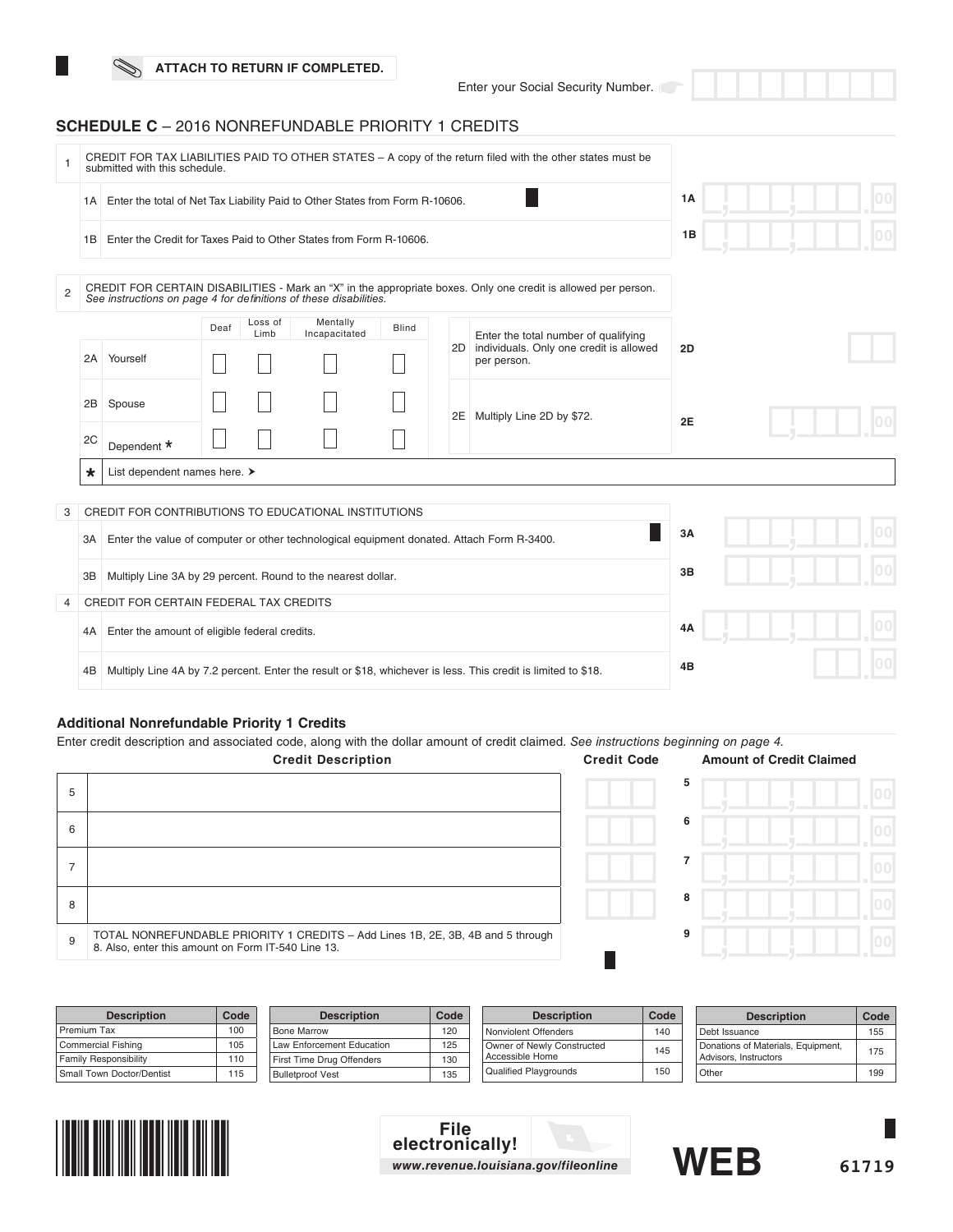H



#### **SCHEDULE D –** 2016 DONATION SCHEDULE

Individuals who file an individual income tax return and have overpaid their tax may choose to donate all or part of their overpayment shown on Line 36 of Form IT-540 to the organizations or funds listed below. Enter on Lines 2 through 23, the portion of the overpayment you wish to donate. The total on Line 24 cannot exceed the amount of your overpayment on Line 36 of Form IT-540.

|                                  |                | Adjusted Overpayment - From IT-540, Line 36                          |                |    |                        |                                                         | 1  |  |
|----------------------------------|----------------|----------------------------------------------------------------------|----------------|----|------------------------|---------------------------------------------------------|----|--|
|                                  |                |                                                                      |                |    |                        |                                                         |    |  |
|                                  | $\overline{2}$ | The Military Family Assistance<br>Fund                               | $\overline{2}$ |    | 13                     | The Louisiana Youth Leadership<br>Seminar Corporation   | 13 |  |
|                                  | 3              | <b>Coastal Protection and</b><br><b>Restoration Fund</b>             | 3              |    | 14                     | Lighthouse for the Blind in New<br>Orleans              | 14 |  |
|                                  | 4              | The START Program                                                    | $\overline{4}$ | nn | 15                     | The Louisiana Association for<br>the Blind              | 15 |  |
| $\overline{\phantom{0}}$<br>LINE | 5              | Wildlife Habitat and Natural<br>Heritage Trust Fund                  | 5              |    | 16<br>$\mathbf \tau$   | Louisiana Center for the Blind                          | 16 |  |
|                                  | 6              | Louisiana Cancer Trust fund                                          | 6              |    | LINE<br>17<br>ЪP       | Affiliated Blind of Louisiana, Inc.                     | 17 |  |
| $\overline{0}$                   | 7              | Louisiana Animal Welfare<br>Commission                               | $\overline{7}$ |    | 18                     | Louisiana State Troopers<br>Charities, Inc.             | 18 |  |
| <b>DONATIONS</b>                 | 8              | Louisiana Food Bank Association                                      | 8              |    | <b>DONATIONS</b><br>19 | Friends of Palmetto State Park                          | 19 |  |
|                                  | 9              | Make-A-Wish Foundation of the<br>Texas Gulf Coast and Louisiana      | 9              |    | 20                     | The American Rose Society                               | 20 |  |
|                                  | 10             | Louisiana Association of United<br>Ways/LA 2-1-1                     | 10             | nn | 21                     | The Extra Mile                                          | 21 |  |
|                                  | 11             | American Red Cross                                                   | 11             |    | 22                     | Louisiana Naval War Memorial<br>Commission; U.S.S. KIDD | 22 |  |
|                                  | 12             | Louisiana National Guard Honor<br><b>Guard for Military Funerals</b> | 12             |    | 23                     | Children's Therapeutic Services at<br>the Emerge Center | 23 |  |
|                                  |                |                                                                      |                |    |                        |                                                         |    |  |

24 TOTAL DONATIONS – Add Lines 2 through 23, This amount cannot be more than Line 1. Also, enter this amount on Form IT-540, Line 37. **24**

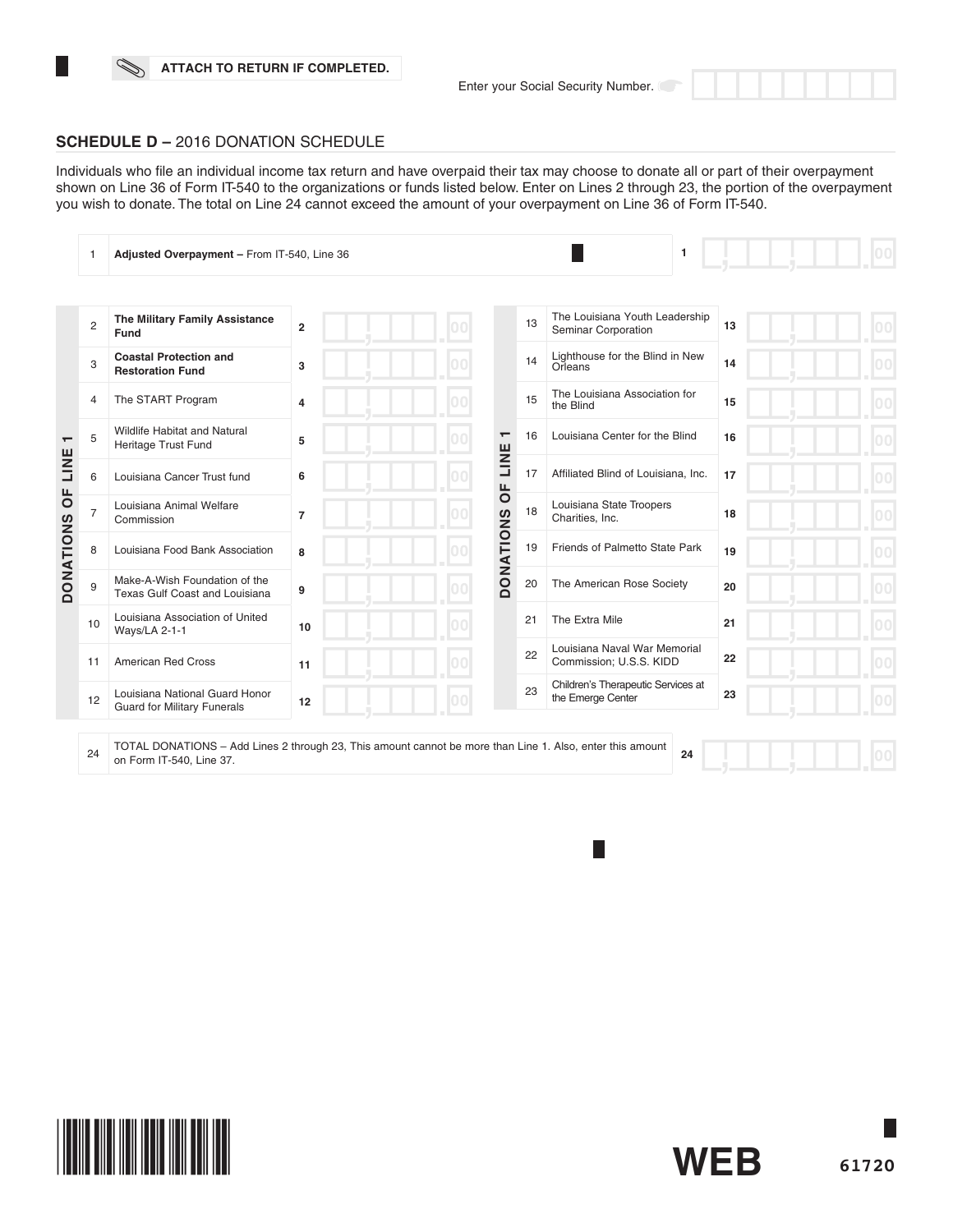## **SCHEDULE E –** 2016 ADJUSTMENTS TO INCOME

Enter your Social Security Number.

|    | FEDERAL ADJUSTED GROSS INCOME – Enter the amount from your Federal Form 1040EZ, Line 4,<br>OR Federal Form 1040A, Line 21, OR Federal Form 1040, Line 37. Check box if amount is less than zero. |
|----|--------------------------------------------------------------------------------------------------------------------------------------------------------------------------------------------------|
|    | INTEREST AND DIVIDEND INCOME FROM OTHER STATES AND THEIR POLITICAL<br><b>SUBDIVISIONS</b>                                                                                                        |
| 2A | RECAPTURE OF START CONTRIBUTIONS                                                                                                                                                                 |
| 3  | TOTAL - Add Lines 1, 2, and 2A.                                                                                                                                                                  |

| $\mathsf{per}$ . $\Box$ |  |  |   |                |
|-------------------------|--|--|---|----------------|
|                         |  |  | ш | 0 <sup>0</sup> |
| $\overline{2}$          |  |  |   | 00             |
| 2A                      |  |  | ш | 0 <sup>0</sup> |
| 3                       |  |  | п | 0 <sup>0</sup> |

**EXEMPT INCOME –** Enter on Lines 4A through 4H the amount of exempted income included in Line 1 above. Enter description and associated code, along with the dollar amount. *See instructions beginning on page 6.*

|    | <b>Exempt Income Description</b>                                                                                                                                                                 | Code |           | Amount |
|----|--------------------------------------------------------------------------------------------------------------------------------------------------------------------------------------------------|------|-----------|--------|
| 4A |                                                                                                                                                                                                  | E    | 4A        | 00     |
| 4B |                                                                                                                                                                                                  | E    | 4B        | 00     |
| 4C |                                                                                                                                                                                                  | E    | 4C        | 00     |
| 4D |                                                                                                                                                                                                  | E    | 4D        | 00     |
| 4E |                                                                                                                                                                                                  | E    | 4E        | 00     |
| 4F |                                                                                                                                                                                                  | E    | 4F        | 00     |
| 4G |                                                                                                                                                                                                  | E    | 4G        | 00     |
| 4H |                                                                                                                                                                                                  | E    | 4H        | 00     |
| 41 | <b>EXEMPT INCOME BEFORE APPLICABLE FEDERAL TAX - Add Lines 4A</b><br>through 4H.                                                                                                                 |      | 41        | 00     |
| 4J | FEDERAL TAX APPLICABLE TO EXEMPT INCOME - Use Option 1 or Option 2, see<br>instructions.                                                                                                         |      | 4J        | 00     |
| 4K | EXEMPT INCOME - Subtract Line 4J from Line 4I.                                                                                                                                                   |      | 4K        | 00     |
| 5A | LOUISIANA ADJUSTED GROSS INCOME BEFORE IRC 280C EXPENSE ADJUSTMENT -<br>Subtract Line 4K from Line 3.                                                                                            |      | 5A        | 00     |
| 5B | IRC 280C EXPENSE ADJUSTMENT                                                                                                                                                                      |      | 5B        | 00     |
| 5C | LOUISIANA ADJUSTED GROSS INCOME - Subtract Line 5B from Line 5A. Also, enter this<br>amount on Form IT-540, Line 7. Mark the box on Form IT-540, Line 7, indicating that Schedule E<br>was used. |      | <b>5C</b> | 00     |

| <b>Description</b> - See instructions beginning on page 6.                                                                        | Code |  |
|-----------------------------------------------------------------------------------------------------------------------------------|------|--|
| Interest and Dividends on US Government Obligations                                                                               |      |  |
| Louisiana State Employees' Retirement Benefits                                                                                    | 02E  |  |
| Louisiana State Teachers' Retirement Benefits<br>Taxpayer date retired: ________________________Spouse date retired: ____________ | 03E  |  |
| <b>Federal Retirement Benefits</b><br>Taxpayer date retired: Spouse date retired:                                                 | 04E  |  |
| <b>Other Retirement Benefits</b><br>Provide name or statute:<br>Taxpayer date retired: Spouse date retired:                       | 05E  |  |
| Annual Retirement Income Exemption for Taxpayers 65 or over                                                                       | 06E  |  |
| Taxable Amount of Social Security                                                                                                 | 07E  |  |
| Native American Income                                                                                                            | 08E  |  |

| <b>Description -</b> See instructions beginning on page 7.  | Code |
|-------------------------------------------------------------|------|
| <b>START Savings Program Contribution</b>                   | 09E  |
| Military Pay Exclusion                                      | 10E  |
| Road Home                                                   | 11E  |
| <b>Recreation Volunteer</b>                                 | 13E  |
| Volunteer Firefighter                                       | 14E  |
| <b>Voluntary Retrofit Residential Structure</b>             | 16E  |
| Elementary and Secondary School Tuition                     | 17E  |
| Educational Expenses for Home-Schooled Children             | 18E  |
| <b>Educational Expenses for Quality Public Education</b>    | 19E  |
| Capital Gain from Sale of Louisiana Business                | 20E  |
| <b>Employment of Certain Qualified Disabled Individuals</b> | 21E  |
| Other, see instructions, page 7.<br>Identify:               | 49E  |



**File electronically!** *www.revenue.louisiana.gov/fileonline* **WEB**

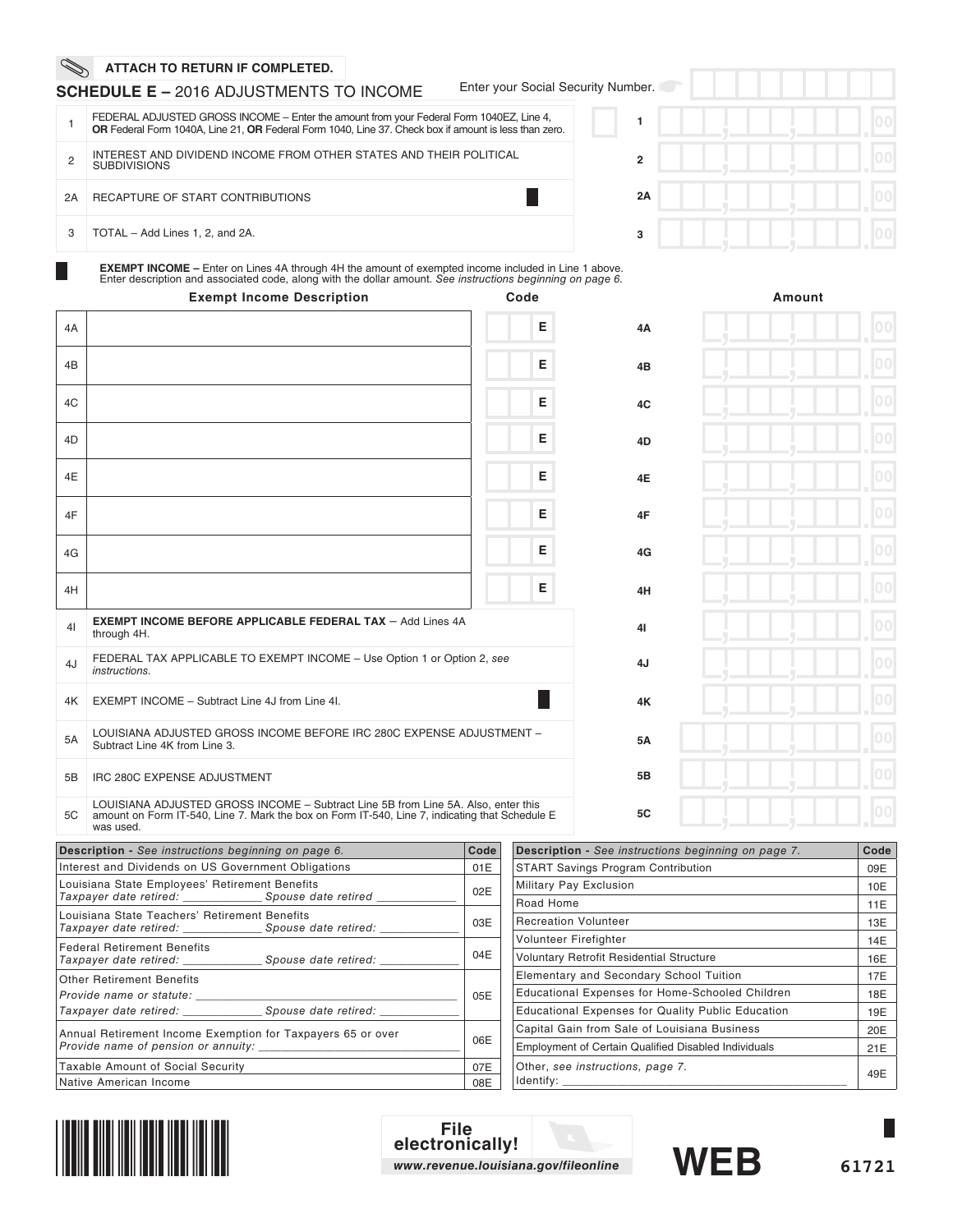#### **2016 Louisiana School Expense Deduction Worksheet**

| 'Your Name<br>Your<br>' Security Number<br>Social |
|---------------------------------------------------|
|---------------------------------------------------|

- **I.** This worksheet should be used to calculate the three School Expense Deductions listed below. Refer to Revenue Information Bulletin 12-008 and 09-019 on LDR's website.
	- 1. **Elementary and Secondary School Tuition** R.S. 47:297.10 provides a deduction for amounts paid during the tax year for tuition and fees required for your dependent child's enrollment in a nonpublic elementary or secondary school that complies with the criteria set forth in *Brumfield v. Dodd* and Section 501(c)(3) of the Internal Revenue Code or to any public elementary or secondary laboratory school that is operated by a public college or university. The school can verify that it complies with the criteria. The deduction is equal to the actual amount of tuition and fees paid per dependent, limited to \$5,000. The tuition and fees that can be deducted include amounts paid for tuition, fees, uniforms, textbooks and other supplies **required** by the school.
	- 2. **Educational Expenses for Home-Schooled Children** R.S. 47:297.11 provides a deduction for educational expenses paid during the tax year for home-schooling your dependent child. In order to qualify for the deduction, you must be approved by the State Board of Elementary and Secondary Education (BESE) for home-schooling. The deduction is equal to 50 percent of the actual qualified educational expenses paid for the home-schooling per dependent, limited to \$5,000. Qualified educational expenses include amounts paid for the purchase of textbooks and curricula necessary for home-schooling.
	- 3. **Educational Expenses for a Quality Public Education** R.S. 47:297.12 provides a deduction for the fees or other amounts paid during the tax year for a quality education of a dependent child enrolled in a public elementary or secondary school, including Louisiana Department of Education approved charter schools. The deduction is equal to 50 percent of the amounts paid per dependent, limited to \$5,000. The amounts that can be deducted include amounts paid for uniforms, textbooks and other supplies **required** by the school.
- **II.** On the chart below, list the name of each qualifying dependent and the name of the school the student attends. If the student is home-schooled, enter "home-schooled." Enter an "X" in the box in column 1 if your dependent qualifies for the Elementary and Secondary School Tuition deduction, column 2 for Educational Expenses for Home-Schooled Children deduction, or column 3 for Quality Public Education deduction. If you have more than six qualifying dependents, attach a statement to your return with the required information.

| <b>Student</b> | <b>Name of Qualifying Dependent</b> | <b>Name of School</b> |  | Deduction as described<br>in Section I |   |  |
|----------------|-------------------------------------|-----------------------|--|----------------------------------------|---|--|
|                |                                     |                       |  | 2                                      | 3 |  |
| A              |                                     |                       |  |                                        |   |  |
| B              |                                     |                       |  |                                        |   |  |
| C              |                                     |                       |  |                                        |   |  |
| D              |                                     |                       |  |                                        |   |  |
| Е              |                                     |                       |  |                                        |   |  |
|                |                                     |                       |  |                                        |   |  |

**III.** Using the letters that correspond to each qualifying dependent listed in Section II, list the amount paid per student for each qualifying expense. For students attending a qualifying school, the expense must be for an item required by the school. Refer to the information in Section I to determine which expenses qualify for the deduction. Retain copies of cancelled checks, receipts and other documentation in order to support the amount of qualifying expenses. **If you checked column 1 in Section II, skip the 50% calculation below; however, the deduction is still limited to \$5,000.**

| <b>Qualifying Expense</b>                                                        | List the amount paid for each student as listed in Section II. |     |     |     |     |     |
|----------------------------------------------------------------------------------|----------------------------------------------------------------|-----|-----|-----|-----|-----|
|                                                                                  | A                                                              | B   | С   | D   | E   | F   |
| Tuition and Fees                                                                 |                                                                |     |     |     |     |     |
| <b>School Uniforms</b>                                                           |                                                                |     |     |     |     |     |
| Textbooks, or Other Instructional Materials                                      |                                                                |     |     |     |     |     |
| Supplies                                                                         |                                                                |     |     |     |     |     |
| Total (add amounts in each column)                                               |                                                                |     |     |     |     |     |
| If column 2 or 3 in Section II was checked.<br>multiply by:                      | 50%                                                            | 50% | 50% | 50% | 50% | 50% |
| <b>Deduction per Student - Enter the result</b><br>or \$5,000 whichever is less. |                                                                |     |     |     |     |     |

**IV.** Total the Deduction per Student in Section III, based on the deduction for which the students qualified as marked in boxes 1, 2, or 3 in Section II.

| Enter the Elementary and Secondary School Tuition Deduction here and on IT-540, Schedule E, code 17E.              |  |
|--------------------------------------------------------------------------------------------------------------------|--|
| Enter the Educational Expenses for Home-Schooled Children Deduction here and on IT-540, Schedule E, code 18E.   \$ |  |
| Enter the Educational Expenses for a Quality Public Education Deduction here and on IT-540, Schedule E, code 19E.  |  |



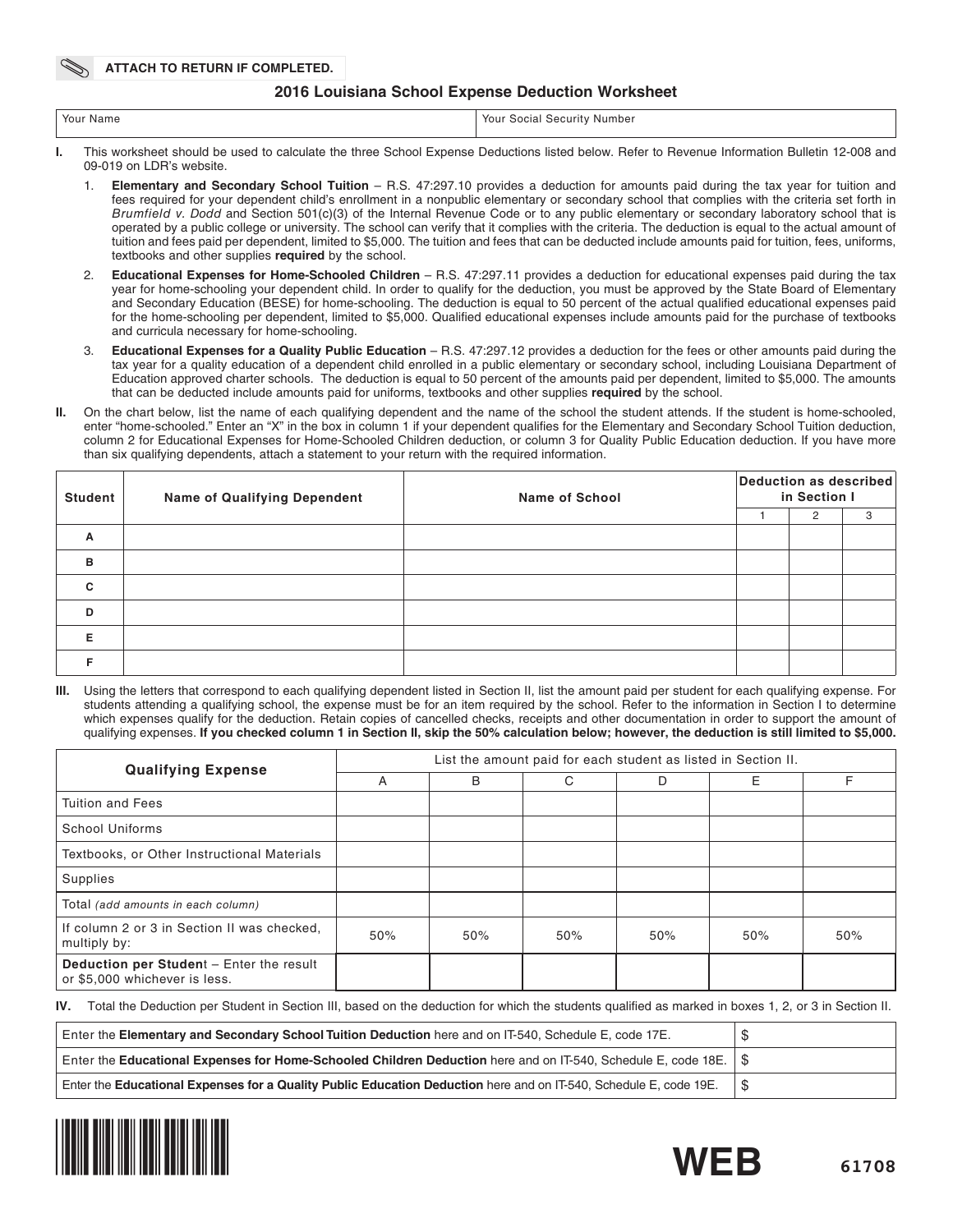Enter your Social Security Number.

# **SCHEDULE F** – 2016 REFUNDABLE PRIORITY 2 CREDITS

1 Credit for amounts paid by certain military service members for obtaining Louisiana Hunting and Fishing Licenses.

| 1A | Yourself | Date of Birth (MM/DD/YYYY)        |                         |                                                             | State of issue<br>State of issue |
|----|----------|-----------------------------------|-------------------------|-------------------------------------------------------------|----------------------------------|
| 1B | Spouse   | Date of Birth (MM/DD/YYYY)        |                         |                                                             | State of issue                   |
|    |          |                                   | or State Identification | the control of the control of the control of the control of | State of issue                   |
| 1C |          | Dependents: List dependent names. |                         |                                                             |                                  |
|    |          |                                   |                         | Date of Birth (MM/DD/YYYY)                                  |                                  |
|    |          |                                   |                         | Date of Birth (MM/DD/YYYY)                                  |                                  |
|    |          |                                   |                         |                                                             |                                  |
|    |          |                                   |                         |                                                             |                                  |
|    |          |                                   |                         |                                                             |                                  |

1D Enter the amount of the credit for fees paid by certain military service members for obtaining Louisiana Hunting and Fishing Licenses. *See instructions, page 8.*

#### **Additional Refundable Priority 2 Credits**

Enter credit description and associated code, along with the dollar amount of credit claimed. *See instructions beginning on page 8.*

|                | <b>Credit Description</b> | <b>Credit Code</b>            | <b>Amount of Credit Claimed</b> |  |
|----------------|---------------------------|-------------------------------|---------------------------------|--|
| $\overline{2}$ |                           | $\mathsf F$<br>$\overline{2}$ |                                 |  |
| 3              |                           | $\mathsf F$<br>3              |                                 |  |
| $\overline{4}$ |                           | F<br>4                        |                                 |  |
| 5              |                           | $\mathsf F$<br>5              |                                 |  |
| 6              |                           | $\mathsf F$<br>6              |                                 |  |

## **Transferable, Refundable Priority 2 Credits**

Enter the State Certification Number from Form R-6135, along with the dollar amount of credit claimed. *See instructions beginning on page 8.*

| <b>Credit Description</b>                                                                                                     | <b>Credit Code</b>                 | <b>Amount of Credit Claimed</b> |
|-------------------------------------------------------------------------------------------------------------------------------|------------------------------------|---------------------------------|
| <b>Musical and Theatrical Production</b><br>7.                                                                                | $\mathsf F$<br>6<br>2 <sup>1</sup> | $\overline{7}$                  |
| 7A.                                                                                                                           |                                    |                                 |
| <b>Musical and Theatrical Production</b><br>8.                                                                                | 2 F<br>6                           | 100<br>8                        |
| 8A.                                                                                                                           |                                    |                                 |
| <b>Musical and Theatrical Production</b><br>9.                                                                                | $6$   2   F<br>9                   |                                 |
| 9A.                                                                                                                           |                                    |                                 |
| OTHER REFUNDABLE PRIORITY 2 CREDITS - Add Lines 1D and 2 through 9. Also enter this<br>10.<br>amount on Form IT-540, Line 19. |                                    | 10                              |
|                                                                                                                               |                                    |                                 |

**SEE CREDIT CODES ON NEXT PAGE** 

**1D**



**61722**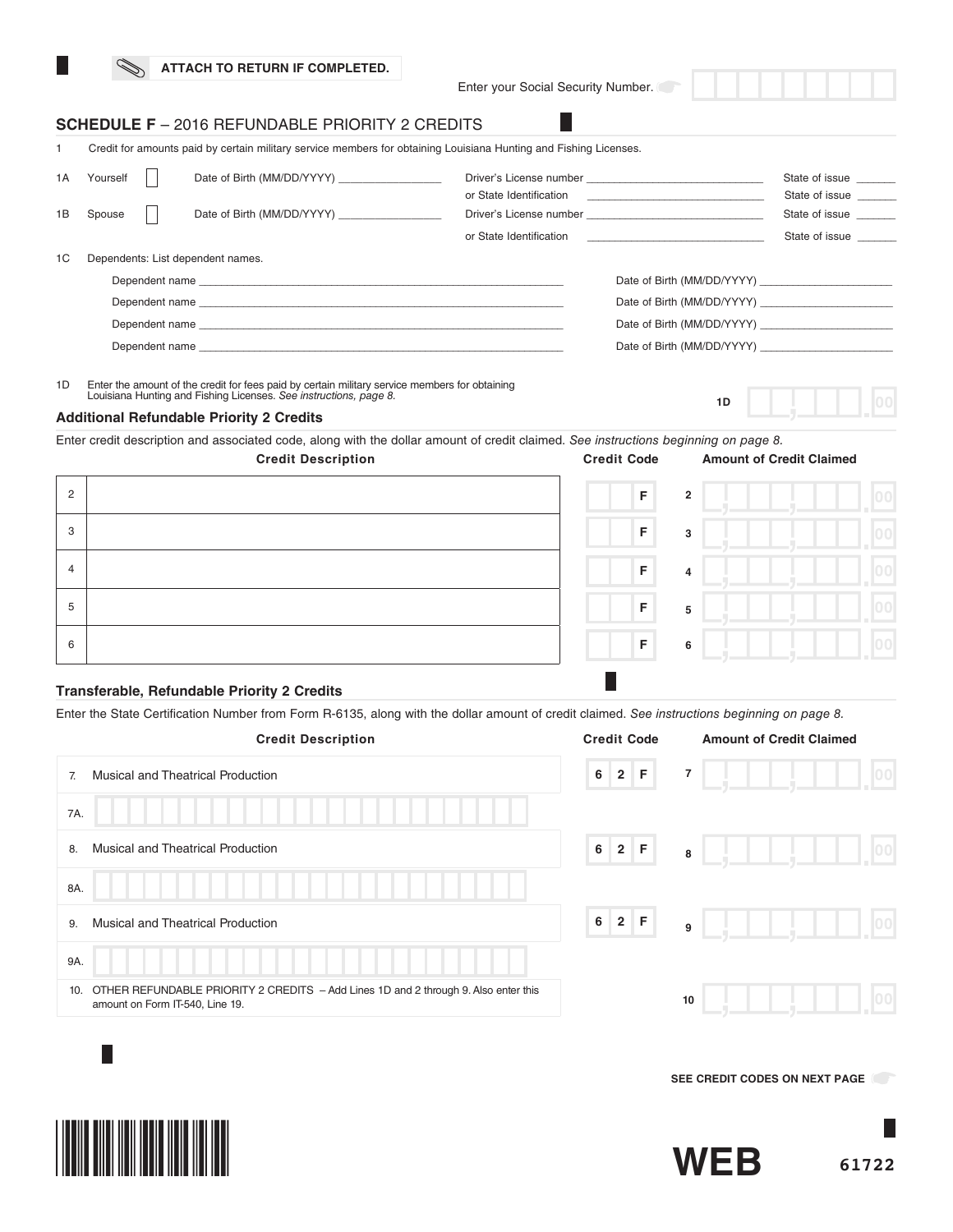

| <b>Description</b>                | Code | <b>Description</b>                  | Code | Code<br><b>Description</b>                                   |     | <b>Description</b>            | Code |
|-----------------------------------|------|-------------------------------------|------|--------------------------------------------------------------|-----|-------------------------------|------|
| Ad Valorem Offshore Vessels       | 52F  | <b>Technology Commercialization</b> | 59F  | School Readiness Child Care                                  | 66F | Retention and Modernization   | 70F  |
| <b>Telephone Company Property</b> | 54F  |                                     |      | Directors and Staff                                          |     | Conversion of Vehicle to      |      |
| Prison Industry Enhancement       | 55F  | <b>Historic Residential</b>         | 60F  | School Readiness Business -<br>67F                           |     | Alternative Fuel              | 71F  |
| Urban Revitalization              | 56F  | Angel Investor                      | 61F  | Supported Child Care                                         |     | Digital Interactive Media &   | 73F  |
| Mentor-Protégé                    | 57F  | School Readiness Child Care         |      | School Readiness Fees and<br>Grants to Resource and Referral |     | Software                      |      |
| <b>Milk Producers</b>             | 58F  | Provider                            | 65F  | Agencies                                                     | 68F | Solar Energy Systems - Leased | 74F  |
|                                   |      |                                     |      |                                                              |     | Other Refundable Credit       | 80F  |

**\*\*\* Schedule G omitted on purpose \*\*\***

# **SCHEDULE H –** 2016 MODIFIED FEDERAL INCOME TAX DEDUCTION

| Enter the amount of your federal income tax liability as shown on the Federal Income Tax<br>Deduction Worksheet, page 2.                                            |  |  |
|---------------------------------------------------------------------------------------------------------------------------------------------------------------------|--|--|
| Enter the amount of federal disaster credits allowed by IRS.                                                                                                        |  |  |
| Add Line 1 and Line 2. Also, enter this amount on Form IT-540, Line 9, and mark the box on<br>Line 9 to indicate that your income tax deduction has been increased. |  |  |

## **SCHEDULE I** – 2016 REFUNDABLE PRIORITY 4 CREDITS

Enter credit description and associated code, along with the dollar amount of credit amount claimed. *See instructions beginning on page 10.*

| F<br>F<br>$\overline{2}$<br>2<br> 00 <br>F<br>3<br>3<br>F<br>4<br>$\overline{4}$<br>F<br>5<br>5<br>TOTAL REFUNDABLE PRIORITY 4 CREDITS - Add Lines 1 through 5. Also, enter this amount<br>6<br>6<br>on Form IT-540, Line 28. | <b>Credit Description</b> | <b>Credit Code</b> | <b>Amount of Credit Claimed</b> |
|-------------------------------------------------------------------------------------------------------------------------------------------------------------------------------------------------------------------------------|---------------------------|--------------------|---------------------------------|
|                                                                                                                                                                                                                               |                           |                    |                                 |
|                                                                                                                                                                                                                               |                           |                    |                                 |
|                                                                                                                                                                                                                               |                           |                    |                                 |
|                                                                                                                                                                                                                               |                           |                    |                                 |
|                                                                                                                                                                                                                               |                           |                    |                                 |
|                                                                                                                                                                                                                               |                           |                    |                                 |

| <b>Description</b>     | Code |
|------------------------|------|
| <b>Inventory Tax</b>   | 50F  |
| Ad Valorem Natural Gas | 51F  |

**61723**

**WEB**

L

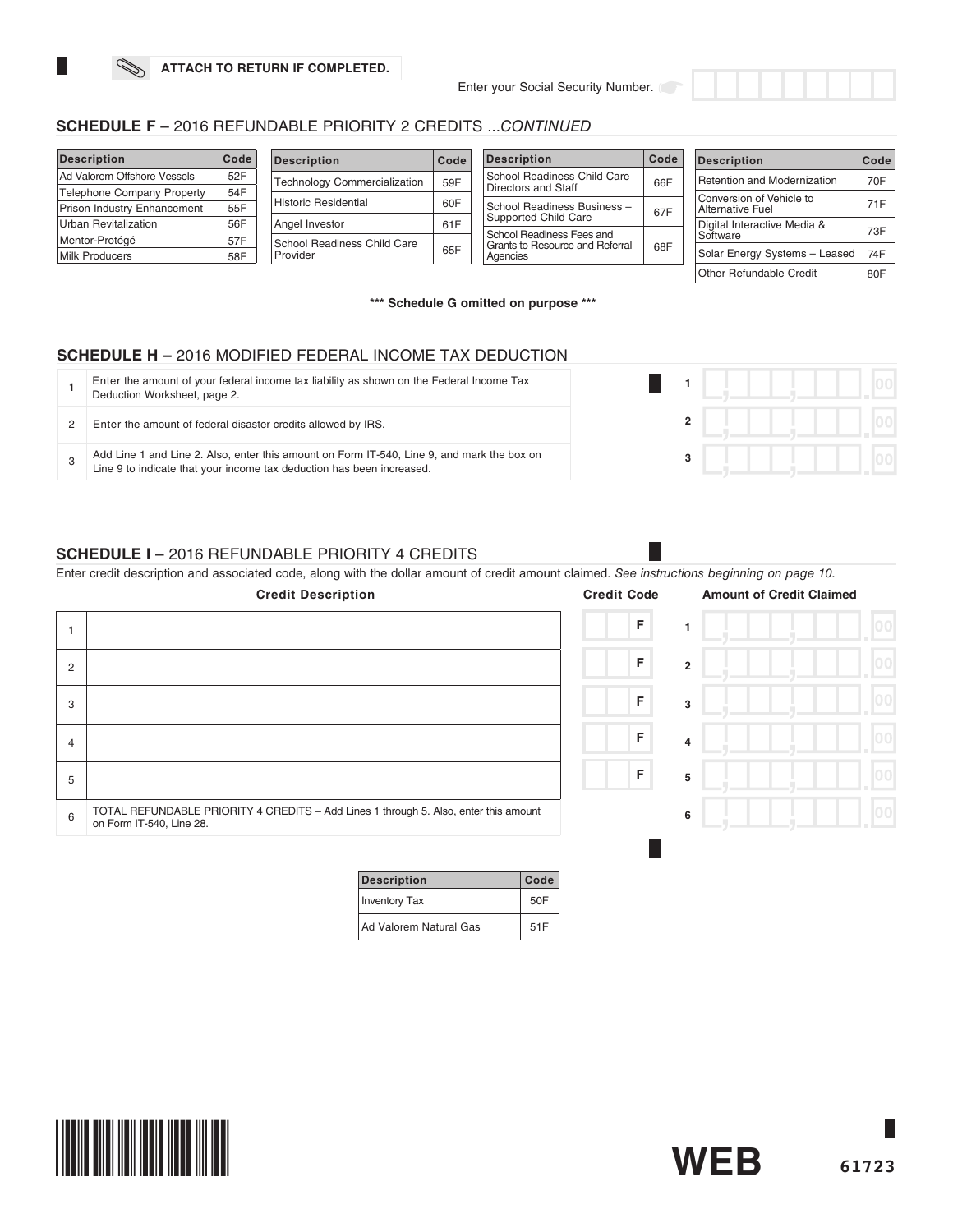## **SCHEDULE J** – 2016 NONREFUNDABLE PRIORITY 3 CREDITS

#### **Nonrefundable Child Care Credits**

| FEDERAL CHILD CARE CREDIT – Enter the amount from your Federal Form 1040A, Line 31, or Federal Form 1040, Line 49.<br>This amount will be used to compute your 2016 Louisiana Nonrefundable Child Care Credit.                    |   |  |
|-----------------------------------------------------------------------------------------------------------------------------------------------------------------------------------------------------------------------------------|---|--|
| 2016 LOUISIANA NONREFUNDABLE CHILD CARE CREDIT - Your Federal Adjusted Gross Income must be GREATER<br>THAN \$25,000 in order to claim a credit on this line. See Nonrefundable Child Care Credit Worksheet.                      | 2 |  |
| AMOUNT OF LOUISIANA NONREFUNDABLE CHILD CARE CREDIT CARRIED FORWARD FROM 2012 THROUGH 2015 -<br>See Nonrefundable Child Care Credit Worksheet.                                                                                    | 3 |  |
| 2016 LOUISIANA NONREFUNDABLE SCHOOL READINESS CREDIT - Your Federal Adjusted Gross Income must be<br>GREATER THAN \$25,000 in order to claim a credit on this line. See Nonrefundable School Readiness Credit Worksheet<br>5<br>4 | 4 |  |
| AMOUNT OF LOUISIANA NONREFUNDABLE SCHOOL READINESS CREDIT CARRIED FORWARD FROM 2012 THROUGH<br>2015 – See Nonrefundable School Readiness Credit Worksheet.                                                                        |   |  |
|                                                                                                                                                                                                                                   |   |  |

## **Additional Nonrefundable Priority 3 Credits**

Enter credit description and associated code, along with the dollar amount of credit claimed. *See instructions beginning on page 10.* 



| <b>Description</b>                                                 | Code |
|--------------------------------------------------------------------|------|
| Atchafalaya Trace                                                  | 200  |
| Organ Donation                                                     | 202  |
| Household Expense for Physically<br>and Mentally Incapable Persons | 204  |
| Previously Unemployed                                              | 208  |
| <b>Recycling Credit</b>                                            | 210  |
| <b>Basic Skills Training</b>                                       | 212  |
| <b>Inventory Tax Credit Carried Forward</b><br>and ITEP            | 218  |

| <b>Description</b>                               | Code |
|--------------------------------------------------|------|
| Ad Valorem Natural Gas Credit<br>Carried Forward | 219  |
| New Jobs Credit                                  | 224  |
| <b>Refunds by Utilities</b>                      | 226  |
| Eligible Re-entrants                             | 228  |
| Neighborhood Assistance                          | 230  |

| <b>Description</b>                        | Code |
|-------------------------------------------|------|
| Research and Development                  | 231  |
| Cane River Heritage                       | 232  |
| LA Community Economic Dev.                | 234  |
| Apprenticeship                            | 236  |
| Ports of Louisiana Investor               | 238  |
| Ports of Louisiana Import Export<br>Cargo | 240  |

| <b>Description</b>                | Code |
|-----------------------------------|------|
| <b>Biomed/University Research</b> | 300  |
| <b>Tax Equalization</b>           | 305  |
| Manufacturing Establishments      | 310  |
| <b>Enterprise Zone</b>            | 315  |
| Other                             | 399  |

**CONTINUE ON NEXT PAGE.** 

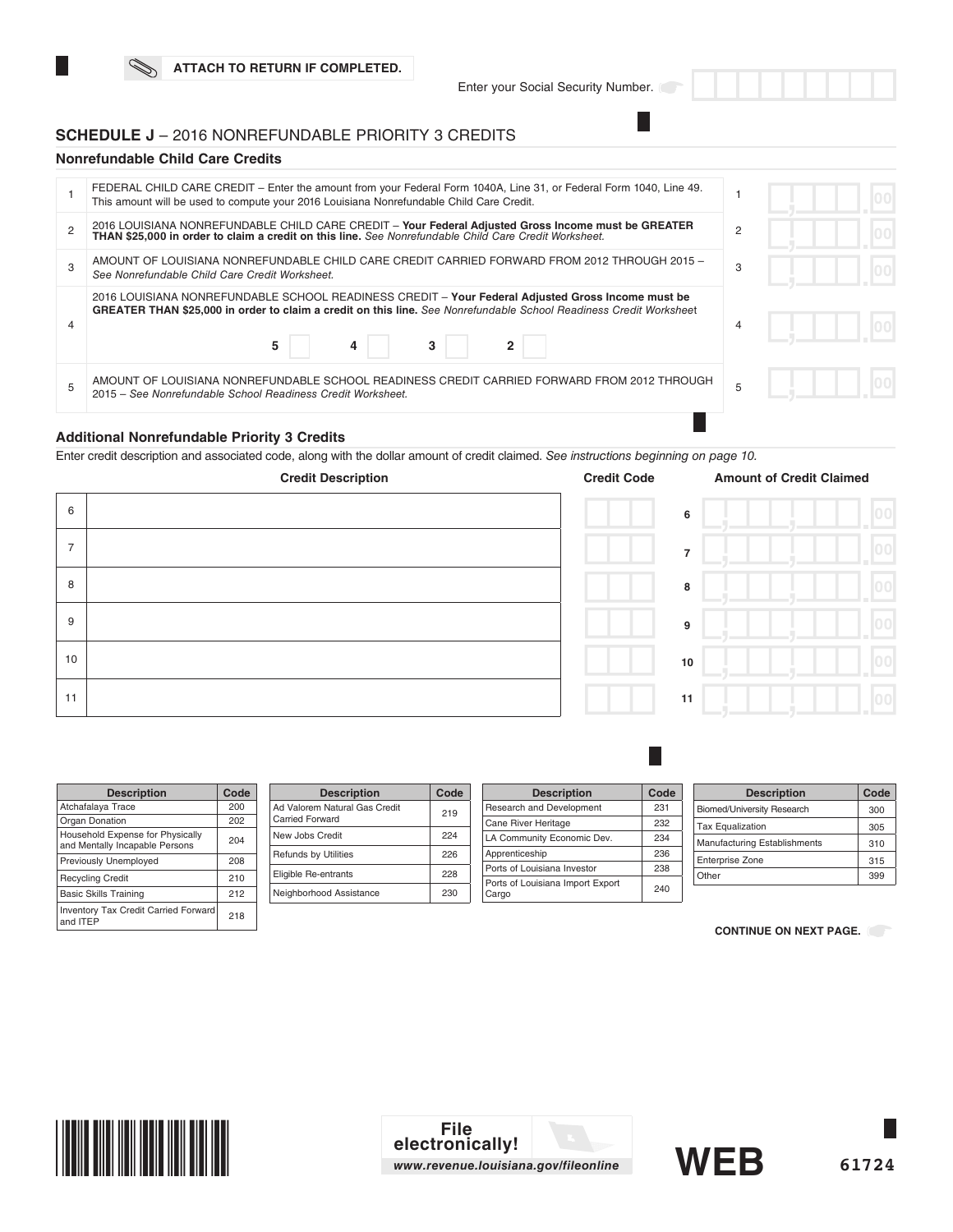

Enter your Social Security Number.

# **SCHEDULE J** – 2016 NONREFUNDABLE PRIORITY 3 CREDITS ...*CONTINUED*

#### **Transferable, Nonrefundable Priority 3 Credits**

Enter credit description, associated code, along with the dollar amount of credit claimed and the State Certification Number from Form R-6135. See instructions beginning on page 10.

|            |                                      |      | <b>Credit Description</b>                                                    |      |                             | <b>Credit Code</b> |      | <b>Amount of Credit Claimed</b> |      |
|------------|--------------------------------------|------|------------------------------------------------------------------------------|------|-----------------------------|--------------------|------|---------------------------------|------|
| 12         |                                      |      |                                                                              |      |                             |                    | 12   |                                 | 00   |
| 12A        |                                      |      |                                                                              |      |                             |                    |      |                                 |      |
| 13         |                                      |      |                                                                              |      |                             |                    | 13   |                                 | 00   |
| 13A        |                                      |      |                                                                              |      |                             |                    |      |                                 |      |
| 14         |                                      |      |                                                                              |      |                             |                    | 14   |                                 | 00   |
| 14A        |                                      |      |                                                                              |      |                             |                    |      |                                 |      |
| 15         |                                      |      |                                                                              |      |                             |                    | 15   |                                 | 00   |
| <b>15A</b> |                                      |      |                                                                              |      |                             |                    |      |                                 |      |
| 16         | this amount on Form IT-540, Line 23. |      | TOTAL NONREFUNDABLE PRIORITY 3 CREDITS - Add Lines 2 through 15. Also, enter |      |                             |                    | 16   |                                 | 00   |
|            |                                      |      |                                                                              |      |                             |                    |      |                                 |      |
|            | <b>Description</b>                   | Code | <b>Description</b>                                                           | Code |                             | <b>Description</b> | Code | <b>Description</b>              | Code |
|            | Motion Picture Investment            | 251  | Digital Interactive Media                                                    | 254  | <b>LCDFI</b>                |                    | 258  | Motion Picture Infrastructure   | 261  |
|            | Research and Development             | 252  | Motion Picture Resident                                                      | 256  | New Markets                 |                    | 259  | Angel Investor                  | 262  |
|            | <b>Historic Structures</b>           | 253  | Capital Company                                                              | 257  | <b>Brownfields Investor</b> |                    | 260  | Other                           | 299  |



**WEB**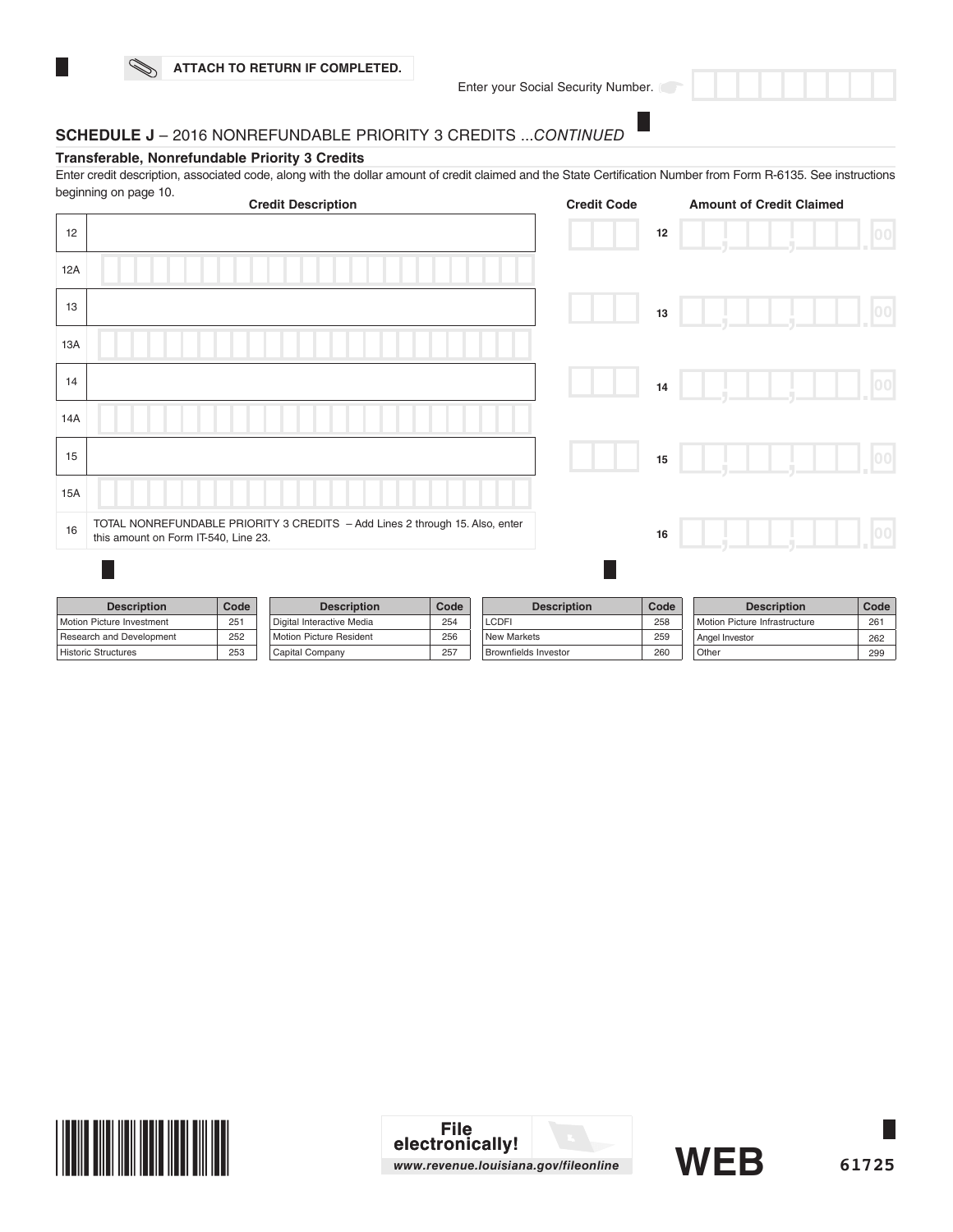#### **2016 Louisiana Refundable Child Care Credit Worksheet** *(For use with Form IT-540)*

| Your Name | Social Security Number |
|-----------|------------------------|
|           |                        |

#### **Your Federal Adjusted Gross Income must be \$25,000 or less in order to complete this form. See instructions on page 14.**

**1. Care Provider Information Schedule –** Complete columns A through D for each person or organization that provided care to your child. You may use Federal Form W-10, supplied by your provider, to obtain the information. If your care provider does not provide a Federal Form W-10, complete those parts of the Care Provider Information Schedule for which you have the information. You must follow the same rules of "Due Diligence" as the IRS requires if you do not have all of the care provider information. See IRS 2016 Publication 503 for information on "Due Diligence." If additional lines are required for Lines 1 or 2, attach a schedule. **Falsification of any information provided on this form constitutes fraud and can result in criminal penalties.**

| $\mathbf{A}$         | в                                                                   | ⌒                                  | D                                  |
|----------------------|---------------------------------------------------------------------|------------------------------------|------------------------------------|
| Care provider's name | Address (number, street, apartment<br>number, city, state, and ZIP) | Identifying number<br>(SSN or EIN) | Amount paid<br>(See instructions.) |
|                      |                                                                     |                                    | .00                                |
|                      |                                                                     |                                    | .00.                               |
|                      |                                                                     |                                    | .00                                |
|                      |                                                                     |                                    | .00.                               |
|                      |                                                                     |                                    | .00                                |

#### **2.** For each child under age 13, enter their name in column E, their Social Security Number in column F, and the amount of Qualified Expenses you incurred and paid in 2016 in column G. See the definitions on page 14 for information on Qualified Expenses.

|                                           |  |                                               | G                                                                                          |  |
|-------------------------------------------|--|-----------------------------------------------|--------------------------------------------------------------------------------------------|--|
| Qualifying person's name<br>First<br>Last |  | Qualifying person's<br>Social Security Number | Qualified expenses you<br>incurred and paid in 2016 for<br>the person listed in column (E) |  |
|                                           |  |                                               |                                                                                            |  |
|                                           |  |                                               | .00.                                                                                       |  |
|                                           |  |                                               | .00.                                                                                       |  |
|                                           |  |                                               | .00.                                                                                       |  |
|                                           |  |                                               | .00.                                                                                       |  |
|                                           |  |                                               | .00.                                                                                       |  |

| 3  | Add the amounts in column G, Line 2. Do not enter more than \$3,000 for one qualifying person or<br>\$6,000 for two or more persons. Enter this amount here and on Form IT-540, Line 15A.         |                                                                                                                                                                              |                                                          |    |                | .00  |
|----|---------------------------------------------------------------------------------------------------------------------------------------------------------------------------------------------------|------------------------------------------------------------------------------------------------------------------------------------------------------------------------------|----------------------------------------------------------|----|----------------|------|
| 4  | Enter your earned income. See the definitions on page 14.                                                                                                                                         |                                                                                                                                                                              |                                                          | 4  |                | .00  |
| 5  | If married filing jointly, enter your spouse's earned income (if your spouse was a student or was<br>disabled, see IRS Publication 503). All other filing statuses, enter the amount from Line 4. |                                                                                                                                                                              |                                                          |    |                | .00  |
| 6  | Enter the smallest of Lines 3, 4, or 5. Enter this amount on Form IT-540, Line 15B.                                                                                                               |                                                                                                                                                                              |                                                          |    |                | .00  |
|    | Enter your Federal Adjusted Gross Income from Form IT-540, Line 7, or Schedule E, Line 1 if filed.                                                                                                |                                                                                                                                                                              |                                                          | 7  |                | .00. |
| 8  | If Line 7 is:<br>over<br>\$0<br>\$15,000<br>\$17,000<br>\$19,000<br>\$21,000<br>\$23,000                                                                                                          | Enter on Line 8 the decimal amount shown below that applies to the amount on Line 7.<br>but not over<br>\$15,000<br>\$17,000<br>\$19,000<br>\$21,000<br>\$23,000<br>\$25,000 | decimal amount<br>.35<br>.34<br>.33<br>.32<br>.31<br>.30 | 8  | $\mathsf{X}$ . |      |
| 9  | Multiply Line 6 by the decimal amount on Line 8.                                                                                                                                                  |                                                                                                                                                                              |                                                          | 9  |                | .00  |
| 10 | Multiply Line 9 by 50 percent and enter this amount on Line 11.                                                                                                                                   |                                                                                                                                                                              |                                                          | 10 | X .50          |      |
| 11 | Enter this amount on Form IT-540, Line 15.                                                                                                                                                        |                                                                                                                                                                              |                                                          | 11 |                | .00  |



**WEB**